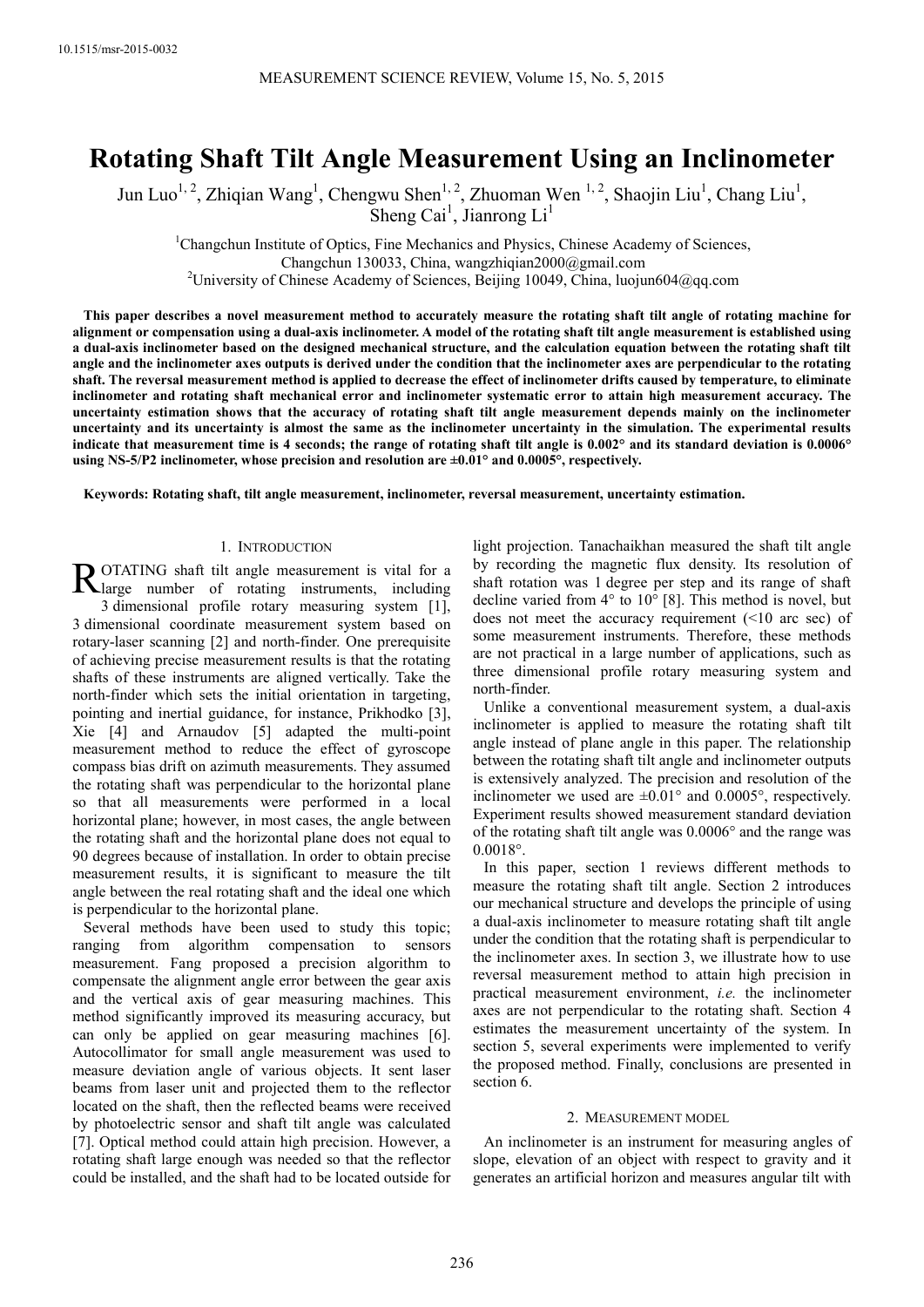respect to this horizon, which is extensively applied in a large number of applications, such as robot control, or attitude navigation system. Therefore, researchers use it to measure the tilt angle of a plane, rather than a shaft [9 - 11].

In this part, the principle of using a dual-axis inclinometer to measure a rotating shaft tilt angle is developed. The mechanical structure model, as shown in Fig.1., is designed to measure the rotating shaft tilt angle. It consists of a dualaxis inclinometer, a platform, a rotating shaft, a torque motor, an encoder, and a supporting frame. The inclinometer is mounted on the surface of the platform which is fixed on the rotating shaft.  $X^+$  and  $Y^+$  axes on the inclinometer illustrate the directions and polarities of the two orthogonal tilt directions. A downward rotation of the X+ arrowhead produces a negative tilt angle in inclinometer X+ axis output, and an upward rotation of the X+ arrowhead produces a positive tilt angle in inclinometer X+ axis output, similarly, the same rules apply to  $Y$ + axis. The torque rotates the rotating shaft, alongside the platform and the inclinometer. The encoder records the rotation angle of the rotating shaft.



Fig.1. Rotating shaft tilt angle measurement mechanical structure.



Fig.2. Using an inclinometer to measure rotating shaft tilt angle.

We assume the inclinometer, the platform and the shaft are mounted ideally, which means the inclinometer  $X^+$  and  $Y^+$ axes are perpendicular to the rotating shaft. Based on the mechanical structure in Fig.1., the shaft tilt angle measurement model is developed, as shown in Fig.2. Point O is the center of the inclinometer, OXYZ is the Cartesian world coordinate system, and OXY is parallel to the horizontal plane. OR represents the rotating shaft in vertical state and  $OR_1$  indicates the rotating shaft in tilt state.  $OR_1$  is obtained by rotating OR clockwise *η* along the Y axis. *η*, the angle between the shaft in vertical state and the shaft in tilt state, is defined as the rotating shaft tilt angle. Two important properties of the rotating shaft should be noted.

Firstly, the tilt angle  $\eta$  is fixed when we rotate the shaft around its own axis. Secondly, if the rotating shaft is perpendicular to the horizontal plane, the inclinometer outputs in  $X<sup>+</sup>$  and  $Y<sup>+</sup>$  axes do not change when the shaft is rotated.

When  $\eta \neq 0$ , the red X+ axis does not coincide with the black X+ one; the angle between them equals to  $\eta$ . If OR<sub>1</sub> is rotated counterclockwise around its own axis, both of the red  $X<sup>+</sup>$  axis output and red  $Y<sup>+</sup>$  axis output shall change as the shaft rotates.

The shaft tilt angle *η* is calculated according to inclinometer outputs and the relationship between the rotating shaft and the inclinometer. To calculate it, three cases need to be considered according to the outputs of X+ axis and  $Y+$  axis, as shown in Fig.3., Fig.4. and Fig.5.



Fig.3. Case 1:  $\theta_X=0$  and  $\theta_Y\neq 0$ .

Let us make *γ* the counterclockwise rotation angle of rotating shaft OR<sub>1</sub> around its own axis. In Fig.2.,  $\gamma=0^{\circ}$ , and it equals 90 $\degree$  in Fig.3.  $\theta_X$  denotes the inclinometer output of the X+ axis, and  $\theta_Y$  denotes that of the Y+ axis. In Fig.3.,  $\theta$ <sub>X</sub>=0 because the X+ axis is parallel to X axis (horizontal plane), and  $\theta_Y \neq 0$  because the Y+ axis is not parallel to Y axis.

As shown in Fig.3., the tilted plane is the plane  $X+Y+$ .  $(x,$ *y*, *z*) represents a point in the coordinate system XYZ. The equation of plane X+Y+ is  $z=0$  when  $\eta=0^{\circ}$ ; it is  $\sin(\eta) \cdot x$ +cos( $\eta$ )·*z*=0 when  $\eta \neq 0^{\circ}$ . Therefore, in this case,  $\eta = \theta_Y$ .



Fig.4. Case 2:  $\theta_X \neq 0$  and  $\theta_Y = 0$ .

Fig.4. is obtained when  $\gamma = 0^{\circ}$ . In this case,  $\theta_{\text{X}} \neq 0$  and *θ*<sub>Y</sub>=0, *η*=*θ*<sub>Y</sub>. In order to calculate *η* in case 3, some vectors are defined in Fig.4. Vector  $OA_0=(1,0,0)$  in X direction is in the *z*=0 plane, and its projection to the  $sin(\eta) \cdot x + cos(\eta) \cdot z = 0$ plane is vector  $OB_0 = (\cos{\eta_0}, 0, -\sin{\eta})$ . Vector  $OC_0 = (0,1,0)$  in Y direction is in the  $z=0$  plane, and vector  $OD_0=(0,1,0)$  is its projection to the sin*η*·*x* +cos*η*·*z*=0 plane.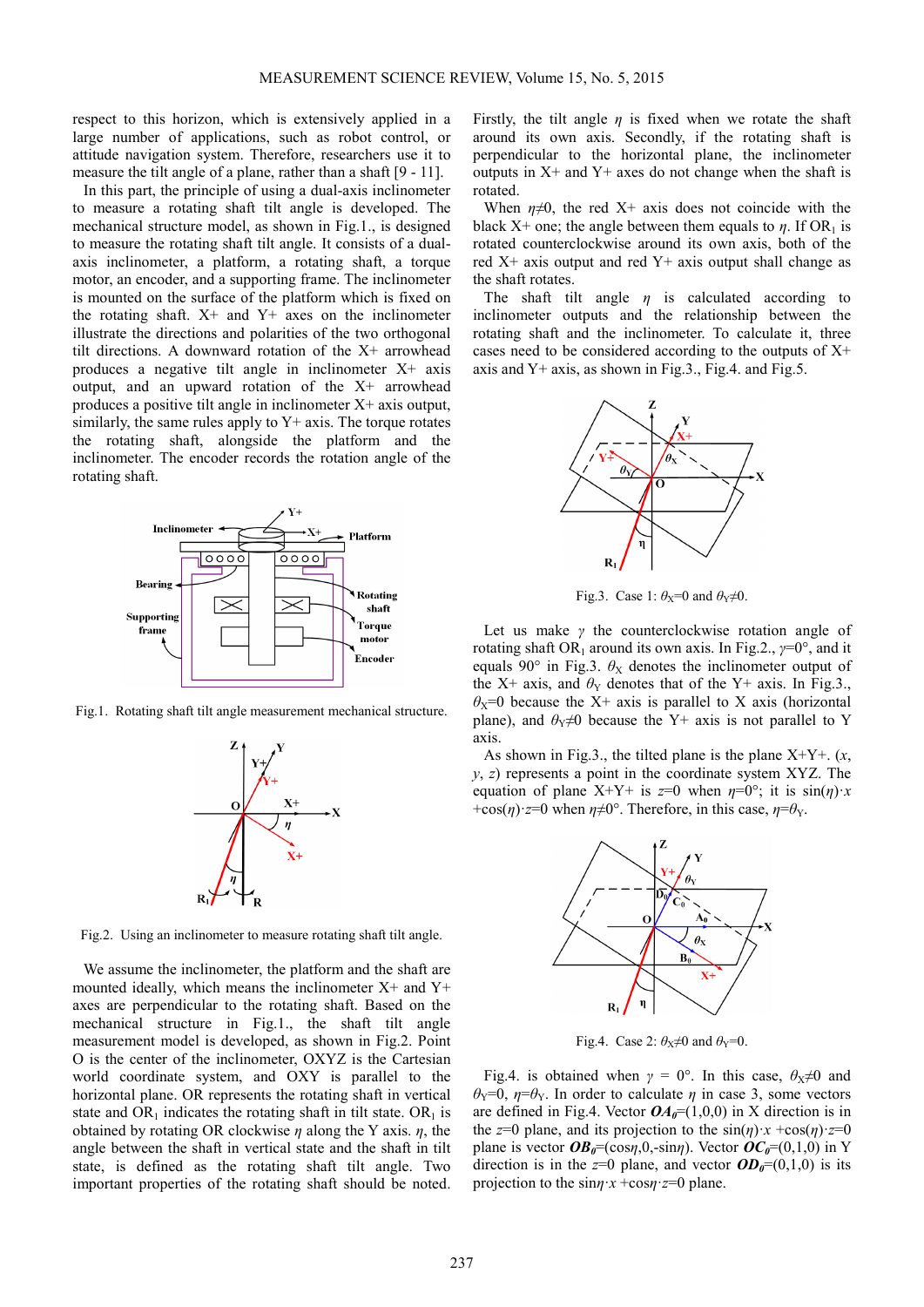

Fig.5. Case 3:  $\theta_X \neq 0$  and  $\theta_Y \neq 0$ .

Fig.5. illustrates the third case:  $\theta_X \neq 0$  and  $\theta_Y \neq 0$ . It is obtained when *γ*≠90°\*I (I is an integer). Vectors *OA0* and *OB*<sup> $0$ </sup> are rotated at the same angle *γ* as OR<sub>1</sub>, and *OA*<sup> $0$ </sup> and *OB*<sup>0</sup> become vector  $OA=(x_A,y_A,z_A)$  and  $OB=(x_B,y_B,z_B)$ , respectively. In the *z*=0 plane,

$$
\begin{cases} x_A^2 + y_A^2 + z_A^2 = 1\\ z_A = 0\\ \cos \gamma = x_A \end{cases}
$$
 (1)

In the  $sin(\eta) \cdot x + cos(\eta) \cdot z = 0$  plane,

$$
\begin{cases} x_B^2 + y_B^2 + z_B^2 = 1\\ \sin(\eta) * x_B + \cos(\eta) * z_B = 0\\ \cos \gamma = \cos(\eta) * x_B - \sin(\eta) * z_B \end{cases}
$$
 (2)

Point A= (cos*γ*,sin*γ*,0) and B= (cos*η*cos*γ*,sin*γ*,-sin*η*cos*γ*) are calculated based on (1) and (2). ∠AOB is equal to  $\theta_{\rm X}$ according to the inclinometer angle measurement principle, then

$$
\cos \theta_x = \cos \eta \cos \gamma^2 + \sin \gamma^2 \tag{3}
$$

Vector  $OC_0$  and  $OD_0$  are rotated angle  $\gamma$  too, and  $OC_0$  and *OD*<sub>0</sub> become *OC*=( $x_C$ , $y_C$ , $z_C$ ) and *OD*=( $x_D$ , $y_D$ , $z_D$ ), respectively. In the *z*=0 plane,

$$
\begin{cases} x_C^2 + y_C^2 + z_C^2 = 1\\ z_A = 0\\ \cos y = y_A \end{cases}
$$
 (4)

In the  $sin(\eta) \times x + cos(\eta) \times z = 0$  plane,

$$
\begin{cases} x_D^2 + y_D^2 + z_D^2 = 1\\ \sin(\eta) * x_D + \cos(\eta) * z_D = 0\\ \cos \gamma = y_D \end{cases}
$$
 (5)

According to (4) and (5), point  $C = (-\sin\gamma \cos\gamma, 0)$ ,  $D = (-\frac{\pi}{6})$ cos*η*sin*γ*,cos*γ*, sin*η*sin*γ*) are achieved. ∠COD is equal to  $\theta_Y$ according to inclinometer property, then

$$
\cos \theta_{y} = \cos \eta \sin \gamma^{2} + \cos \gamma^{2}
$$
 (6)

According to (3) and (6),

$$
\eta = \arccos(\cos \theta_X + \cos \theta_Y - 1) \tag{7}
$$

Equation (7) combines  $\eta$ ,  $\theta$ <sub>X</sub> and  $\theta$ <sub>Y</sub> together, and  $\eta$  is calculated by measuring the inclinometer outputs. It also explains the first case and second case: *η* is equal to  $\theta_X$  or  $\theta_Y$ if one of the inclinometer outputs is zero. However, there exist three factors which restrain the above method to attain high tilt angle measurement precision. The first factor is that the inclinometer is connected to the shaft via the platform, so the angles between the rotating shaft and inclinometer axes do not equal 90° because of manufacture or installation error. The second factor is that the inclinometer is sensitive to temperature, so its output angle could be greater or smaller than the actual angle when the temperature fluctuates [12]. Using this method, the inclinometer has to be calibrated properly because of manufacturing defects, like misalignment of the inertial sensor axes during construction, soldering, or packaging [13].

#### 3. REVERSAL MEASUREMENT

Section 2 explains how to measure the tilt angle when the inclinometer axes are perpendicular to the rotating shaft. This section focuses on calculating the angle in real applications, regardless whether the inclinometer axes are vertical to the rotating shaft or not. Reversal measurement [14] is a well-known method that eliminates the inclinometer systematic error. To achieve high accuracy, we propose a rotating shaft tilt angle reversal measurement method that solves several problems, including inclinometer systematic error, inclinometer zero offset and sensitivity to temperature fluctuation, and mechanical errors (manufacture deflection of rotating shaft, the inclinometer and the platform; installation deviation among the above parts).



Fig.6. The proposed reversal measurement method.

Fig.6. illustrates the two measurement procedures in practical situation. The Cartesian coordinate system OXYZ is built according to the position of  $X<sup>+</sup>$  axis and  $Y<sup>+</sup>$  axis, guaranteeing that  $X^+$  axis is in the OXZ plane and  $Y^+$  axis is in the OYZ plane when the inclinometer is in position 1 or position 2. Our measurement procedure includes two steps. First, the inclinometer axes outputs are obtained at position 1 (Fig.6.a)), and  $\theta_{X1}$ ,  $\theta_{Y1}$  indicate X+ axis and Y+ axis outputs, respectively. Then, rotate the rotating shaft by *γ*, that is 180°, to position 2 (Fig.6.b)).  $θ_{X2}$ ,  $θ_{Y2}$  indicate X+ axis and Y+ axis outputs, respectively.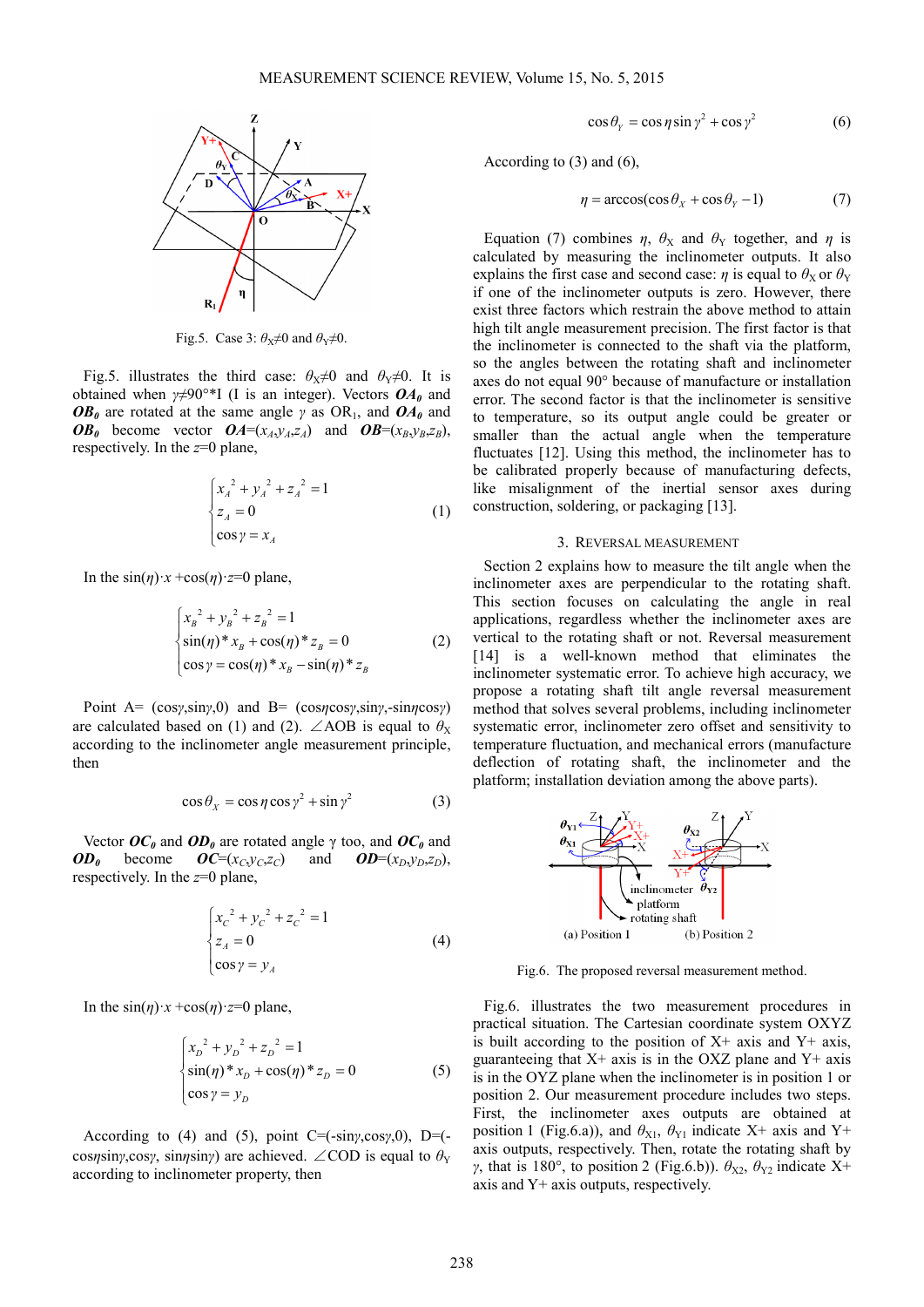

Fig.7. Projection of rotating shaft tilt angle.

It is noted that in Fig.5. we assume  $OR<sub>1</sub>$  is in OXZ plane, and X+ axis or Y+ axis is not located in a fixed plane. However, in real applications (reversal measurement), the position of rotating shaft  $OR<sub>1</sub>$  is not in a fixed plane; it can be located in OXZ plane, OYZ plane or in the space between the two planes. Fig.7. shows the last situation, which is  $OR_1$  located in the space between plane OXZ and plane OYZ.

Let us extend  $OR_1$ , and K is a point on the extension line. The projection of point K on plane OXY is denoted as K'. Point  $O_X$  and  $O_Y$  are the projection of point K' on the X axis and Y axis, respectively. Therefore, plane  $O_YK K'$  is parallel to plane OXZ, and plane  $O_XKK'$  is parallel to plane OYZ. We denote the  $\angle O_Y K K'$  as  $\alpha$ , and  $\angle O_X K K'$  as  $\beta$ . Angle  $\alpha$ equals to the angle between the Z axis and the projection of OR<sub>1</sub> on plane OXZ. Similarly, angle  $\beta$  is equivalent to the angle between the Z axis and the projection of  $OR_1$  on plane OYZ.

Let us see the OXZ plane in Fig.7., as shown in Fig.8. OK" in Fig.8. is parallel to  $O_yK$  in Fig.7. The dash line, representing the ideal X+ axis, is perpendicular to OK".



Fig.8. Calculate the rotating shaft tilt angle (projection angle) *α* using the reversal measurement method.

 $\theta_{X1}$  and  $\theta_{X2}$  are the inclinometer outputs along the X+ axis at position 1 and position 2, respectively. In real applications, the real  $X<sup>+</sup>$  axis is not perpendicular to the rotating shaft. There exists a small angle  $\delta_l$  between the real  $X+$  axis and the ideal one. Here,  $\delta_I$  represents mechanical errors, such as manufacture deflection of rotating shaft, the inclinometer and the platform; installation deviation among all of them. Comparing Fig.5. with Fig.8., it is clear that  $\theta_X$ is equal to  $\alpha$  in Fig.8. In Fig.5.,  $\theta$ <sub>X</sub> is the angle between the ideal  $X$ + axis and the horizontal plane. In Fig.8.,  $\alpha$  equals  $\theta_{X1} + \delta_I$ , that is to say, *α* equals to the angle  $\theta_X$ .

The physical significance of inclinometer  $X<sup>+</sup>$  axis output is: a downward (upward) rotation of the  $X^{+}$  arrowhead produces a negative (positive) output in X+ axis. In Fig.8.,  $\theta_{X1}$  is negative, and  $\theta_{X2}$  is positive. In order to calculate  $\alpha$ , the sign rules of  $\delta_l$ ,  $\alpha$  and  $\theta_{X1}(\theta_{X2})$  are defined in Table 1.

Table 1. The sign rules of  $\delta_1$ ,  $\alpha$ ,  $\theta_{X1}(\theta_{X2})$ .

| sign                             | rule                                          |
|----------------------------------|-----------------------------------------------|
| $\delta$ <sub>i</sub> $>0$       | Ideal $X^+$ is higher than real $X^+$         |
| $\delta_i=0$                     | Ideal $X^+$ is parallel to real $X^+$         |
| $\delta_1<0$                     | Ideal $X^+$ is lower than real $X^+$          |
| $\alpha > 0$                     | OK" rotates clockwise along Y axis            |
| $a=0$                            | $OK$ " is parallel to $Z$ axis                |
| $\alpha < 0$                     | OK" rotates counterclockwise along Y axis     |
| $\theta_{X1}(\theta_{X2})>0$     | real $X+$ is higher than the horizontal plane |
| $\theta_{X1}(\theta_{X2})=0$     | real X+ is parallel to the horizontal plane   |
| $\theta_{X1}(\theta_{X2})\leq 0$ | real $X+$ is lower than the horizontal plane  |

According to the sign rules in Table 1 and geometrical relationship in Fig.8.,

$$
\begin{cases} \theta_{X2} = -\theta_{X1} - 2\delta_1 \\ \alpha = -\theta_{X1} - \delta_1 \end{cases}
$$
 (8)

$$
\alpha = \frac{\theta_{X2} - \theta_{X1}}{2} = \theta_X \tag{9}
$$

Fig.9. shows the OYZ plane in Fig.7. OK" in Fig.9. is parallel to  $O_XK$  in Fig.7. The dash line, representing the ideal Y+ axis, is perpendicular to OK".  $\theta_{Y1}$  and  $\theta_{Y2}$  are the inclinometer outputs along the Y+ axis at position 1 and position 2, respectively.  $\delta_2$  represents the small angle between the real Y+ axis and the ideal one.  $\beta$  in Fig.9. equals to  $\theta_Y$  in Fig.5. because both represent the angle between the ideal Y+ axis and horizontal plane. The sign of *δ*<sub>2</sub>, *β* and  $θ_{Y1}$  ( $θ_{Y2}$ ) follow the similar sign rules with  $δ<sub>I</sub>$ , *α* and  $\theta_{X1}(\theta_{X2})$ , respectively. Based on the sign rules and Fig.9.,  $(10)$  and  $(11)$  are obtained,



Fig.9. Calculate the projection angle *β* using the reversal measurement method.

$$
\begin{cases} \theta_{\text{Y2}} = -\theta_{\text{Y1}} - 2\delta_2 \\ \beta = -\theta_{\text{Y1}} - \delta_2 \end{cases}
$$
 (10)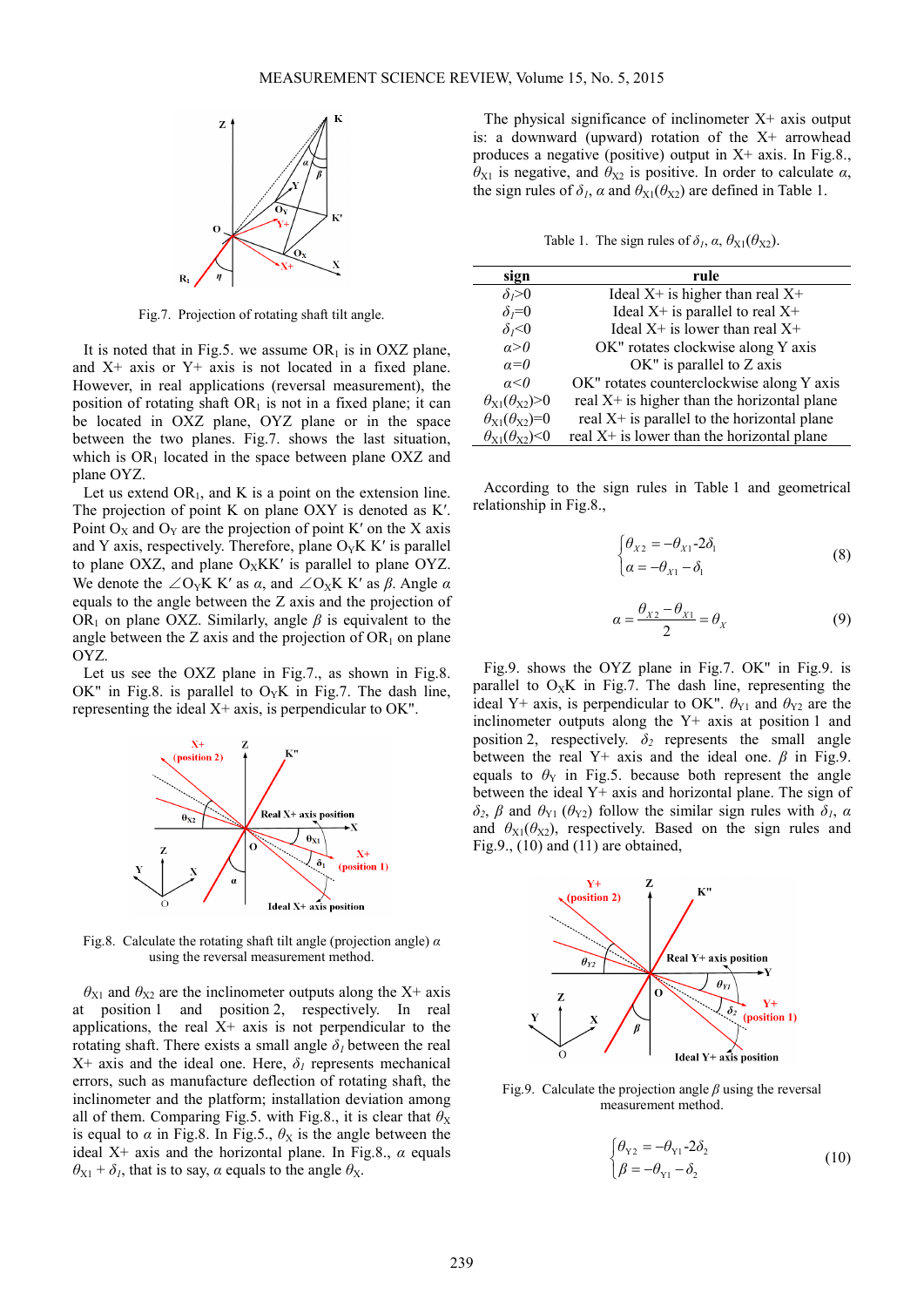$$
\beta = \frac{\theta_{\gamma_2} - \theta_{\gamma_1}}{2} = \theta_{\gamma}
$$
\n(11)

Based on (7),  $\eta$  is accurate if  $\theta_X$  and  $\theta_Y$  are measured accurately. In our method,  $\theta_X$  and  $\theta_Y$  are calculated by reversal measurement to achieve high accuracy. Let us have a look on (9) and (11). Firstly, the outcome of  $\theta_X(\alpha)$  and  $\theta_Y$ ( $\beta$ ) does not include  $\delta$ <sub>*l*</sub> and  $\delta$ <sub>2</sub>, so the mechanical errors are eliminated. Secondly, the inclinometer systematic error is eliminated by subtracting the inclinometer outputs in position 1 form position 2. Finally, the zero offset and sensitivity of the inclinometer are largely decreased by subtracting the inclinometer outputs in position 1 form position 2 because the measurement is conducted in a short time. Equation (12) is obtained by substituting (9), (11) into (7),

$$
\eta = \arccos(\cos(\frac{\theta_{x2} - \theta_{x1}}{2}) + \cos(\frac{\theta_{y2} - \theta_{y1}}{2}) - 1) \tag{12}
$$

In real applications, *η* is calculated based on (12).

#### 4. UNCERTAINTY ESTIMATION

In order to estimate the total uncertainty in a measurement, each critical component must be identified and its uncertainty must be quantified [15]. The primary parameter components in the shaft tilt angle measurement described in this paper include the shaft rotation angle *γ* which is determined by the encoder,  $\theta_{X1}$ ,  $\theta_{Y1}$ ,  $\theta_{X2}$ ,  $\theta_{Y2}$  measured by the inclinometer.

In the practical reversal measurement process, the shaft rotation angle cannot be 180° exactly,  $\sigma(\theta_{Xi})$  (*i*=1,2),  $\sigma(\theta_{Yi})$ denote the uncertainty of  $\theta_{X_i}$ ,  $\theta_{Y_i}$ , and can be expressed as,

$$
\begin{cases}\n\sigma(\theta_{\scriptscriptstyle{X}}) = (\partial \theta_{\scriptscriptstyle{X}} / \partial \gamma) u_{\gamma}, & i = 1, 2. \\
\sigma(\theta_{\scriptscriptstyle{Y}}) = (\partial \theta_{\scriptscriptstyle{Y}} / \partial \gamma) u_{\gamma}, & i = 1, 2.\n\end{cases}
$$
\n(13)

 $u<sub>y</sub>$  is the uncertainty of the rotation angle determined by encoder, ∂*θXi*/∂*γ* and ∂*θYi*/∂*γ* can be obtained based on (3) and (6), respectively.

 $u_{\theta}$  is defined as the uncertainty of inclinometer, and both the inclinometer uncertainty and the shaft rotation error affect the accuracy of  $\eta$ . The total uncertainty of the measurement caused by the inclinometer uncertainty and shaft rotation uncertainty are defined as,

$$
\begin{cases} u_{Xtotal}^{2} = (u_{\theta})^{2} + \sigma_{\theta_{X_{i}}^{2}}, & i = 1, 2. \\ u_{Ytotal}^{2} = (u_{\theta})^{2} + \sigma_{\theta_{Y_{i}}^{2}}, & (14) \end{cases}
$$

Therefore, the total uncertainty of  $\eta$  is  $\sigma_n$ ,

$$
\sigma_{\eta}^{2} = (\partial \eta / \partial \theta_{\chi_{i}})^{2} (u_{\chi_{total}})^{2} + (\partial \eta / \partial \theta_{\chi_{i}})^{2} (u_{\chi_{total}})^{2}
$$
 (15)

∂*η*/∂*θXi* and ∂*η*/∂*θYi* can be obtained based on (12). Firstly,  $\sigma_n$  analysis is performed by changing the *η* individually from  $0.0001$ ° to 5°,  $u_{\theta}$ =0.0005° (data based on inclinometer specification sheet) and *uγ*=0.0125° (data based on the encoder specification sheet) are used to plot Fig.10. based on (15).  $\sigma_n$  is less than 3.55\*10<sup>-4</sup> ° from 0.0001° to 5° in the simulation. Secondly, we assume  $\eta$  is fixed and  $\eta=0.5^{\circ}$ , Fig.11. is plotted by changing  $u_\theta$  from 0.0001° to 0.01°, and it shows the inclinometer uncertainty has a big influence on *ση*. Therefore, higher inclinometer resolution is required for better rotating shaft tilt angle measurement results.



Fig.10. *η* uncertainty when the rotating shaft tilt ranges from 0.0001 degrees to 5 degrees.



Fig.11. *η* uncertainty when the inclinometer resolution ranges from 0.0001 degrees to 0.01 degrees.

#### 5. EXPERIMENTS & RESULTS

NS-5/P2 inclinometer was chosen to measure the rotating shaft tilt angle, whose configuration is shown in Table 2. The inclinometer response time is about 0.3 seconds, and inclinometer outputs were obtained every 0.5 seconds in the experiment. The temperature drifts of zero and sensitivity is no more than  $5*10^{-4}$  °C and  $1*10^{-3}$  °C, respectively. It indicates the inclinometer outputs were stable in short time. However, the output will fluctuate heavily if the inclinometer is exposed to an environment for a long time. PID algorithm was adapted to control the torque motor to ensure fast rotation speed, and a total experiment time of 4 seconds is achieved. The encoder recorded the rotation angle and commanded the torque motor to stop if it detected the difference of setting angle and current angle was less than  $0.0125^{\circ}$  at positions 1 and 2, which guaranteed the rotation uncertainty was 0.0125°.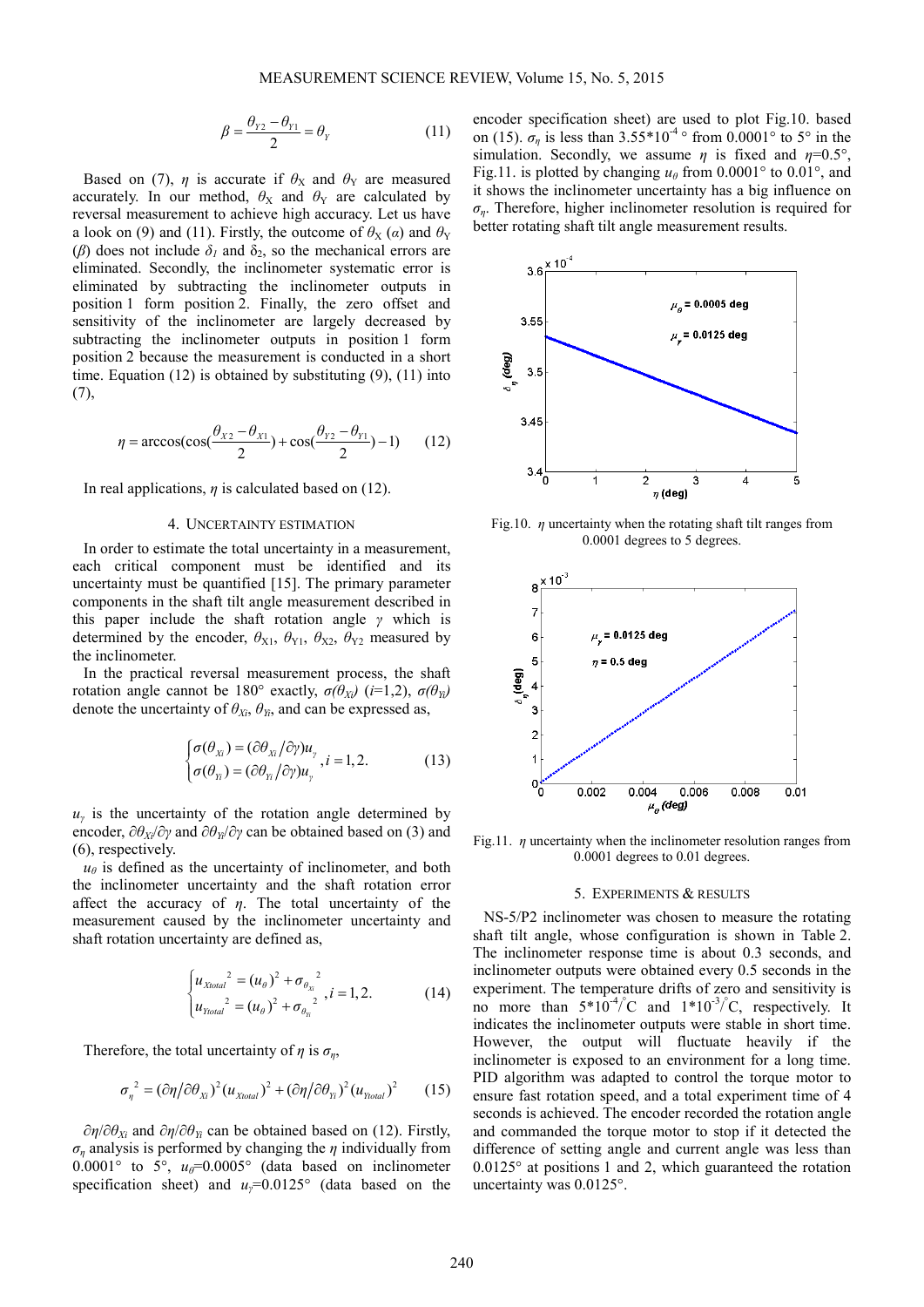Table 2. Configuration of NS-5/P2.

| <b>Description</b>        | Value                                |
|---------------------------|--------------------------------------|
| Measurement range         | $\pm$ 5°                             |
| Precision(Digital)        | $\pm 0.01^{\circ}$                   |
| Resolution                | $0.0005^{\circ}$                     |
| Measurement time          | 0.3s                                 |
| Zero point                | $\langle 5*10^4 \rangle^{\circ}$ C   |
| Sensitivity               | $\langle 1*10^{-3} \rangle^{\circ}C$ |
| Operating temperature     | $-25^{\circ}C - 85^{\circ}C$         |
| range<br>Output structure | $\pm$ XX.XXX, $\pm$ YY.YYY           |

#### *5.1. Reversal measurement*

Two experiments were conducted to test the effectiveness of the reversal measurement method. The experiment device was put on a steady platform at daytime in the first experiment. The experiment procedure is as follows: move the inclinometer and rotating shaft to position 1 by torque motor and record the outputs  $\theta_{X1}$ ,  $\theta_{Y1}$  after power on; then rotate them by 180° to position 2 and record  $\theta_{X2}$ ,  $\theta_{Y2}$ . The experiment procedure was conducted repeatedly every 5 minutes, and the whole experiment lasted 45 minutes. As can be seen form Fig.12.,  $\theta_{X1}$  rises smoothly from 0.397°to 0.464° in 45 minutes at position 1, and  $\theta_{X2}$  goes up from -0.953° to -0.886° at position 2. At the same time,  $\theta_{Y1}$ ,  $\theta_{Y2}$ both increase by 0.067° during the measurement time.



Fig.12. First group data of  $\theta_{X1}$ ,  $\theta_{Y1}$   $\theta_{X2}$ ,  $\theta_{Y2}$ 



Fig.13. First group data of rotating shaft tilt angle measurement.

Fig.13. shows  $\alpha$ ,  $\beta$  and  $\eta$ , which is plotted using the data in Fig.12.  $\alpha$  and  $\beta$  are stable, and the range of  $\eta$  is 0.0018°.

In the second experiment, spacer was put under the supporting frame to change the rotating shaft tilt angle and was conducted in the evening. Fig.14 is the data of  $\theta_{X1}$ ,  $\theta_{Y1}$ ,  $\theta_{X2}$ ,  $\theta_{Y2}$  we recorded during 45 minutes after power on. It is clear that  $\theta_{X1}$  rises from -0.082° to -0.076°, and then drops to -0.088° at position 1. The fluctuation trend of  $\theta_{X2}$  is almost the same with  $\theta_{X1}$ ; it grows from 0.397° to 0.4°, and declines to 0.388° in the end at position 2. The general fluctuation trend of  $\theta_{Y1}$  is similar to  $\theta_{Y2}$  in 45 minutes.



Fig.14. Second group data of  $\theta_{X1}$ ,  $\theta_{Y1}$ ,  $\theta_{X2}$ ,  $\theta_{Y2}$ 

Fig.15. is plotted to show the fluctuation trend of *α*, *β* and *η* based on Fig.14. Over the period of 45 minutes, the range of  $\eta$  is 0.0018°.



Fig.15. Second group data of rotating shaft tilt angle measurement.

*α*, *β* and *η* stay steady regardless of the inclinometer drifts caused by temperature change in both experiments. Two experiments with standard deviation of  $\theta_{X1}$ ,  $\theta_{X2}$ ,  $\theta_{Y1}$ ,  $\theta_{Y2}$ ,  $\alpha$ ,  $\beta$ and *η* are plotted in Fig.16.

In the first experiment, the inclinometer outputs add up to nearly 0.07° in 45 minutes. However, their fluctuation trends at position 1 are almost the same as at position 2, and the standard deviation of  $\theta_{X1}$ ,  $\theta_{X2}$ ,  $\theta_{Y1}$ ,  $\theta_{Y2}$  is about 0.022°. As a result, the standard deviation of  $\eta$  is 5.4\*10<sup>-4</sup>°. In the second experiment, although the fluctuation trend of inclinometer outputs in the second experiment is completely different form the first one, the standard deviation of  $\eta$  is  $6*10^{-4}$ ° and it is nearly equal to the inclinometer resolution.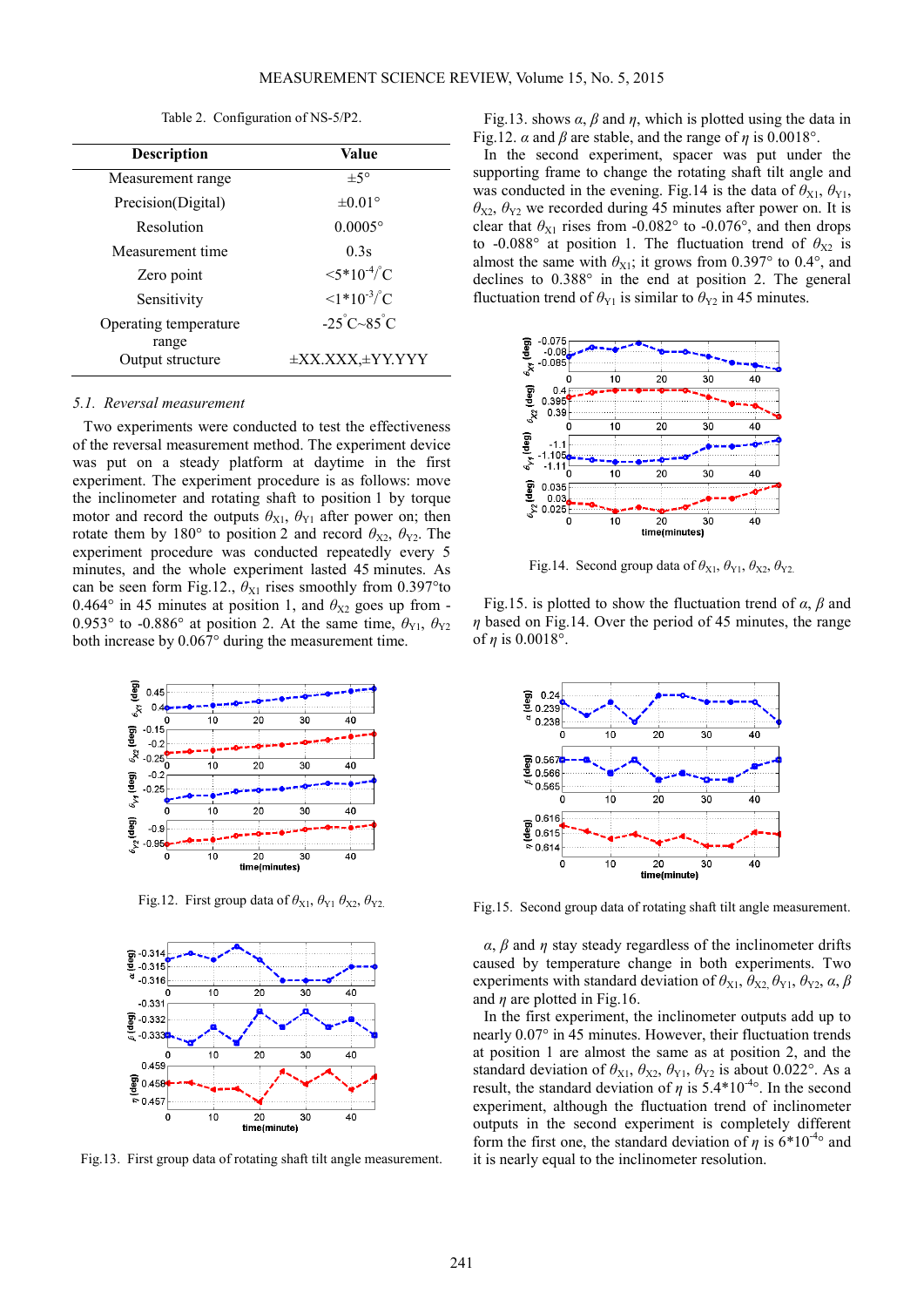

Fig.16. Standard deviation of two groups.

Contrasting the data in Fig.12. and Fig.14., we noticed that the inclinometer outputs rise continuously in the first experiment. However, the fluctuation trend is different in the second experiment, which increases at first then declines after the sixth measurement. The reason leading to this result is that the environment temperature is different in the two group experiments. Although the temperature fluctuation trend is different, these two experiments achieved almost the same accuracy. It illustrates that the proposed method is effective in different temperature environments.

## *5.2. One circle measurement*

In the above experiments, position 1 and position 2 are fixed in each experiment. We executed another experiment to verify that the rotating shaft tilt angle is a fixed value when the shaft is rotated around its own axis. One circle is divided into 36 parts averagely; it means that the first part is position 1 at 0° and position 2 at 180°; the thirty-six part is position 1 at 350° and position 2 at 170°. Then reversal measurement method is applied to measure the rotating shaft tilt angle *η* at each part. Fig.17. is plotted based on the  $\theta_{X1}$ ,  $\theta_{Y1}$ ,  $\theta_{X2}$ ,  $\theta_{Y2}$  we recorded; the red lines are the simulation results according to (3), (6) and (7), the blue ones are experiment points which are calculated according to (10) and (11). It is clear that the deviations of  $\alpha$  and  $\beta$  are fairly small and the rotating shaft tilt angle remains stable when torque motor rotates the shaft. The standard deviation of *η* is  $7*10^{-4}$ ° and the range of  $\eta$  is 0.0026°, which accords to the theoretical analysis that rotating shaft tilt angle is the same regardless of the rotation angle.



Fig.17. One-circle measurement.

#### 6. CONCLUSION

This paper presents a new method for rotating shaft tilt angle measurement using a dual-axis inclinometer, which is suited for the applications where high accuracy is required. The rotating shaft model is developed according to the north-finder; the reversal measurement method is adapted to eliminate the mechanical error, the inclinometer systematic error, and to decrease the impact of inclinometer drifts. Due to this measurement principle, this method is intrinsically robust and the uncertainty estimation indicates the measurement uncertainty is nearly equal to the inclinometer resolution.

Apart from the inclinometer we use in our experiment, other two-axis inclinometer, such as LCA328T, ACA628T, can be used in our method. Alternatively, our method can also be applied with a one dimensional inclinometer, and two different reversal measurements are required to measure *α* and *β* sequentially.

Rotating shaft is widely used in precision machine process and precision instrument. The proposed method only demands an inclinometer and it is easy to execute. The measurement time is a few seconds and has high precision, which could be used for aligning the rotating shaft. Further work can be automatically aligning the tilted shaft based on the tilt angle measured by inclinometer.

#### ACKNOWLEDGEMENT

The work was supported by the Jilin key scientific and technological projects (20150204013GX). We thank the two anonymous reviewers for their constructive comments.

## **REFERENCES**

- [1] Chen, B., Zhang, X., Zhang, H., He, X., Xu, M. (2014). Investigation of error separation for three dimensional profile rotary measuring system. *Measurement*, 47, 627-632.
- [2] Liu, Z., Zhu, J., Yang, L., Liu, H., Wu, J., Xue, B. (2013). A single-station multi-tasking 3D coordinate measurement method for large-scale metrology based on rotary-laser scanning. *Measurement Science and Technology,* 24 (10), 105004.
- [3] Prikhodko, I.P., Zotov, S.A., Trusov, A.A., Shkel, A.M. (2013). What is MEMS gyrocompassing? Comparative analysis of maytagging and carouseling. *Journal of Microelectromechanical Systems*, 22 (6), 1257-1266.
- [4] Mu-Jun, X., Li-Ting, L., Zhi-Qian, W. (2012). Study and application of variable period sampling in strapdown north seeking system. *Energy Procedia*, 16, 2081-2086.
- [5] Arnaudov, R., Angelov, Y. (2005). Earth rotation measurement with micromechanical yaw-rate gyro. *Measurement Science and Technology*, 16 (11), 2300.
- [6] Fang, S., Liu, Y., Wang, H., Taguchi, T., Takeda, R. (2013). Compensation method for the alignment angle error of a gear axis in profile deviation measurement. *Measurement Science and Technology*, 24 (5), 055008.
- [7] Li, K., Kuang, C., Liu, X. (2013). Small angular displacement measurement based on an autocollimator and a common-path compensation principle. *Review of Scientific Instruments*, 84 (1), 015108.